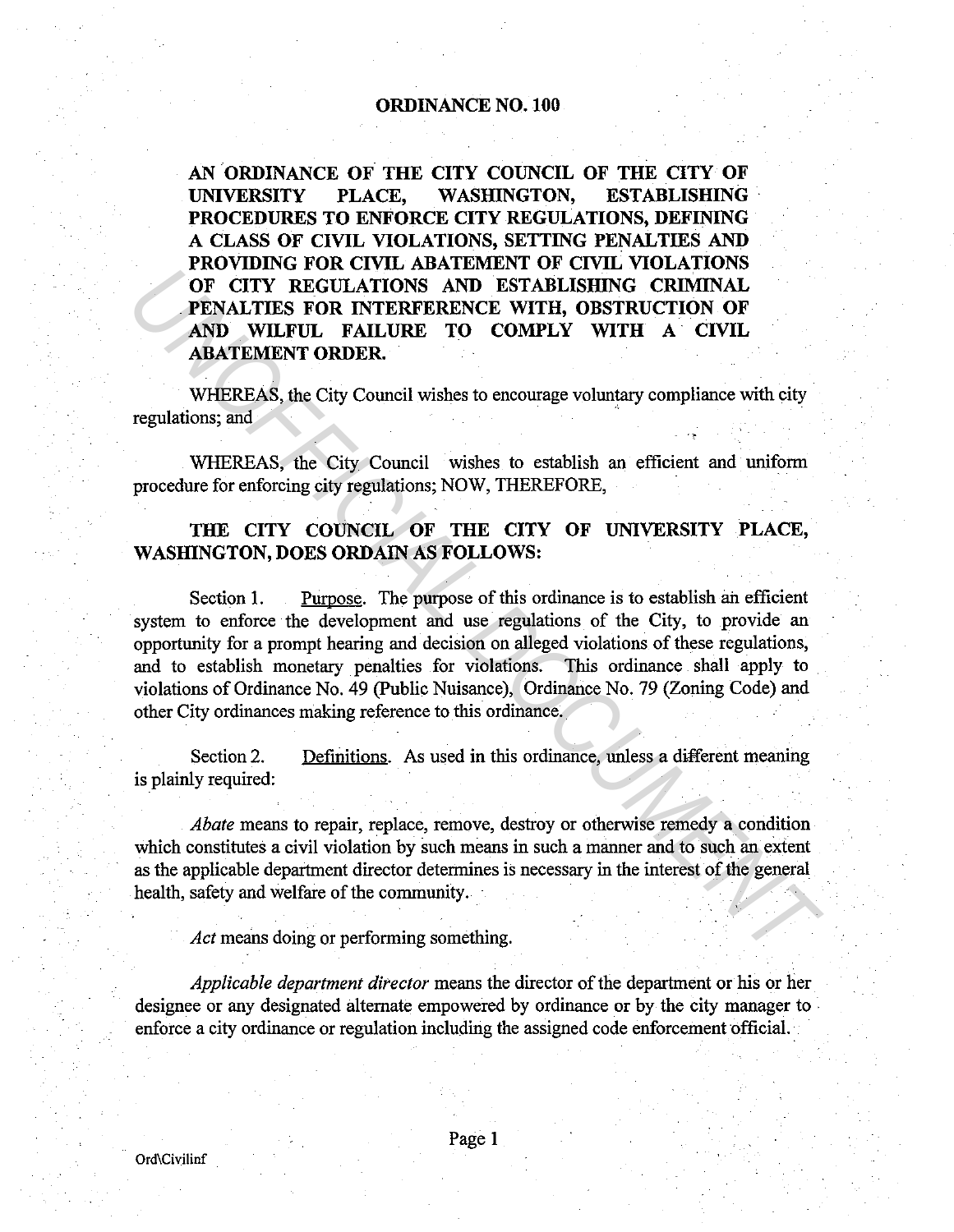*Civil violation* means a violation for which a monetary penalty may be imposed as. specified in this ordinance. Each day or portion of a day during which a violation occurs or exists is a separate violation.

*Development* means the erection, alteration, enlargement, demolition, maintenance or use of any structure or the alteration or use of any land above, at or below ground or water level, and all acts authorized by a city regulation.

*Emergency* means a situation which, in the opinion of the applicable department director, requires immediate action to prevent or eliminate an immediate threat to the health or safety of persons or property. *Emergency* means a situation which, in the opinion of the applicable department<br>director, requires inmediate action to prevent or eliminate an immediate threat to the<br>health or safety of persons or property.<br>Hearing exami

*Hearing examiner* means the University Place Hearing Examiner and the office thereof established pursuant to University Place Ordinance No. 64.

*Omission* means a failure to act.

*Person* means an individual, firm, association, partnership, corporation or any entity, public or private.

*Person responsible for the violation* means any person who has an interest in the property.

*Regulation* means and includes the following, as now or hereafter amended:

1. University Place Ordinance No. 49 (Public Nuisances), Ordinance No. 79;

2. All other City ordinances making reference to this ordinance;

3. All standards, regulations and procedures adopted by the City making reference to this ordinance; and

4. The terms and conditions of any permit or approval issued by the City, or any concomitant agreement with the City pursuant to City ordinances making reference to this ordinance. . .

*Repeat violation* means a violation of the same regulation in any location by the same person for which voluntary compliance previously has been sought within two (2) years or a notice of civil violation has been issued within two (2) years.

*Violation* means an act or omission contrary to a city regulation.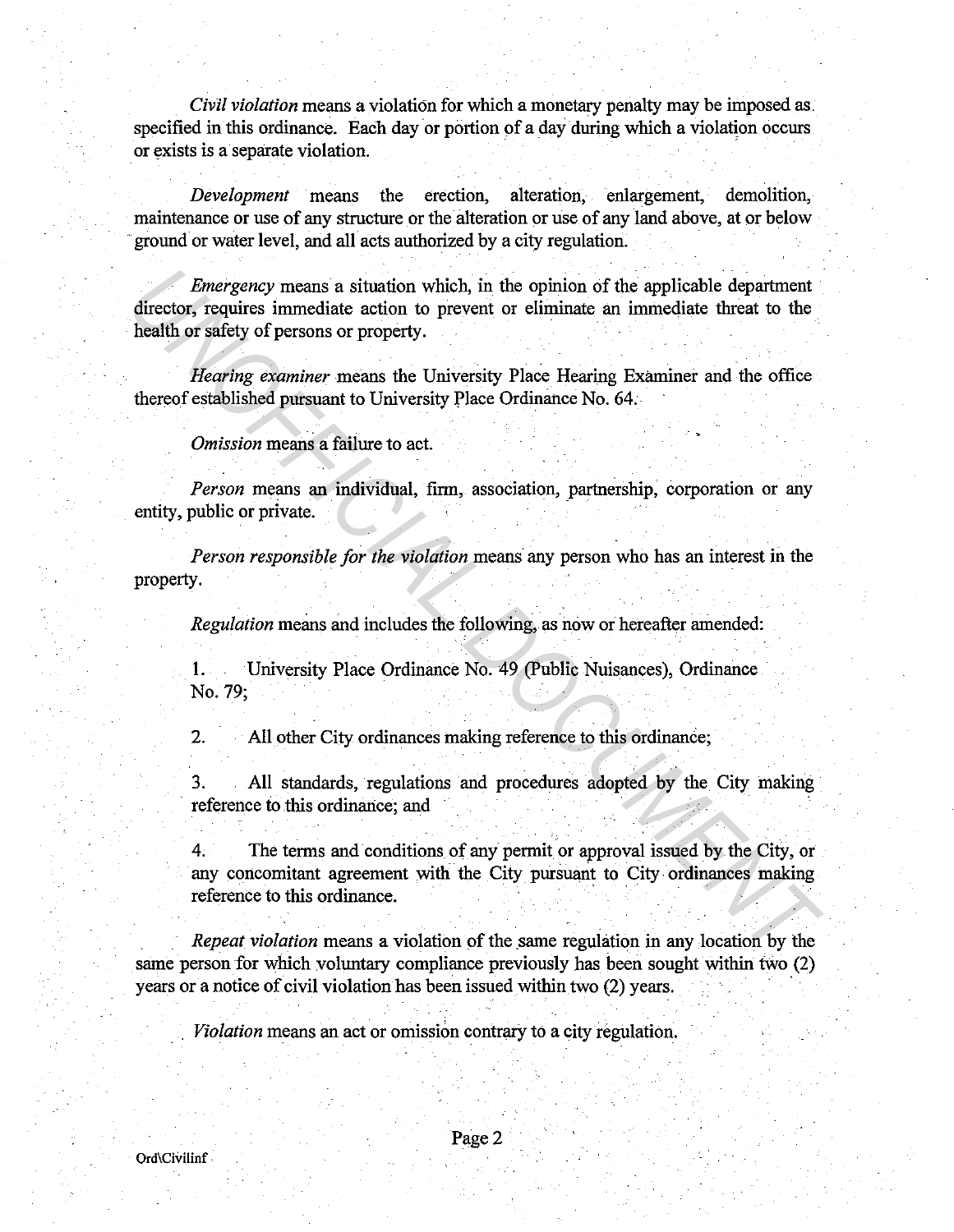## Section 3. Voluntary correction.

A. *Applicability.* This section applies whenever the applicable department director determines that a violation of a regulation has occurred or is occurring.

B. *General.* The applicable department director or designee shall attempt to secure voluntary correction by contacting the person responsible for the violation where possible, explaining the violation and requesting correction.

Issuance of voluntary correction agreement. A voluntary correction agreement may be entered into between the person responsible for the violation and the City, acting through the applicable department director or designee.

1. *Content.* The voluntary correction agreement is a contract between the City and the person responsible for the violation under which such person agrees to abate the violation within a specified time and according to specified conditions. The voluntary correction agreement shall include the following: **Exame contain of COFFICIAL OF CONSIDERAT CONSIDERAT CONSIDERAT CONSIDERAT CONSIDERAT CONSIDERAT CONSIDERAT CONSIDERAT CONSIDERAT CONSIDERAT CONSIDERAT CONSIDERAT CONSIDERAT CONSIDERAT CONSIDERAT CONSIDERAT CONSIDERAT CONS** 

a. The name and address of the person responsible for the violation; and

b. The street address or a description sufficient for identification of the building, structure, premises, or land upon or within which the violation has occurred or is occurring; and

c. A description of the violation and a reference to the regulation which has been violated; and

d. The necessary corrective action to be taken, and a date or time by which correction must be completed; and

e. An agreement by the person responsible for the violation that the City may inspect the premises as may be necessary to determine compliance with the voluntary correction agreement; and

f. An agreement by the person responsible for the violation that the City may abate the violation and recover its costs and expenses and/or a monetary penalty pursuant to this ordinance from the person responsible for the violation if terms of the voluntary correction agreement are not met; and

g. An agreement that by entering into the voluntary correction agreement, the person responsible for the violation waives the right to a hearing before the hearing examiner under this ordinance regarding the matter of the violation and/or the required corrective action.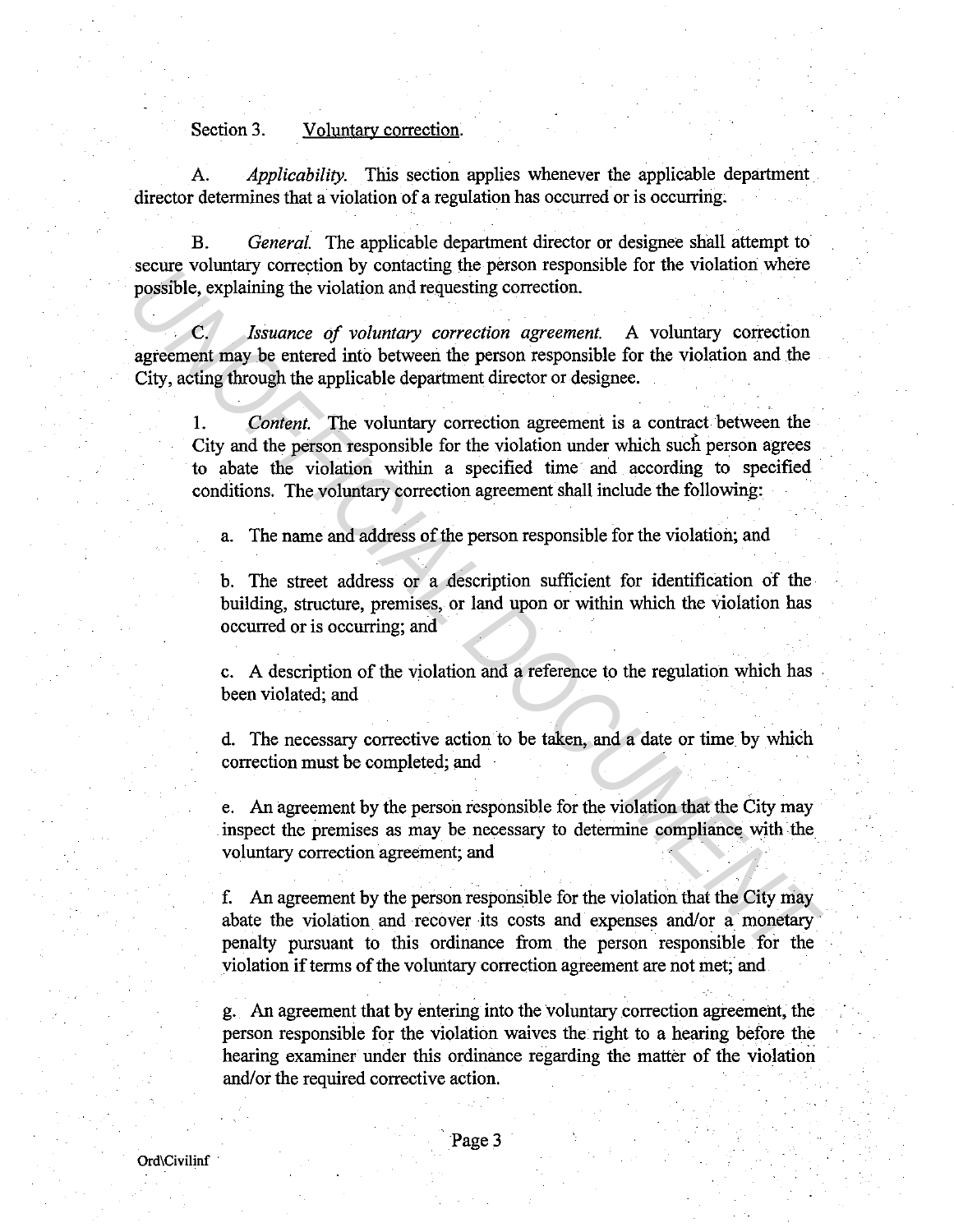2. *Right to a hearing waived.* Upon entering into a voluntary correction. agreement, the person responsible for the violation waives the right to a hearing before the hearing examiner under this ordinance regarding the matter of the violation and/or the required corrective action. Notice of the waiver must be contained in the Voluntary Correction Agreement.

3. *Extension; modification.* An extension of the time limit for correction or a modification of the required corrective action may be granted by the applicable department director if the person responsible for the violation has shown due diligence and/or substantial progress in correcting the violation but unforeseen circumstances render correction under the original conditions unattainable.

4. *Abatement by the City.* The City may abate the violation in accordance with Section 6 if the terms of the voluntary correction agreement are not met.

5. *Collection of costs.* If the terms of the voluntary correction agreement are not met, the person responsible for the violation shall be assessed a monetary penalty commencing on the date set for correction and thereafter, in accordance with Section 4(E), plus all costs and expenses of abatement, as set forth in Section 6(D). Location of a linear contract contract and any of equation has shown due<br>digineer and or substantial progress in correcting the violation has shown due<br>diffusere and or substantial progress in correcting the violation but

Section 4. Notice of civil violation.

A. *Issuance.* 

I. When the applicable department director determines that a violation has occurred or is occurring and the City is unable to secure voluntary correction, pursuant to Section 3, the applicable department director may issue a notice of civil violation to the person responsible for the violation.

2. The applicable department director may issue a notice of civil violation without having attempted to secure voluntary correction as provided in Section 3 under the following circumstances:

a. When an emergency exists; or

b. When a repeat violation occurs; or

c. When the violation creates a situation or condition which cannot be corrected; or

d. When the person knows or reasonably should have. known that the action is in violation of a city regulation; or

e. The person cannot be contacted or refuses to communicate or cooperate with the City in correcting the violation.

B. *Content.* The notice of civil violation shall include the following:

Ord\Civilinf

Page 4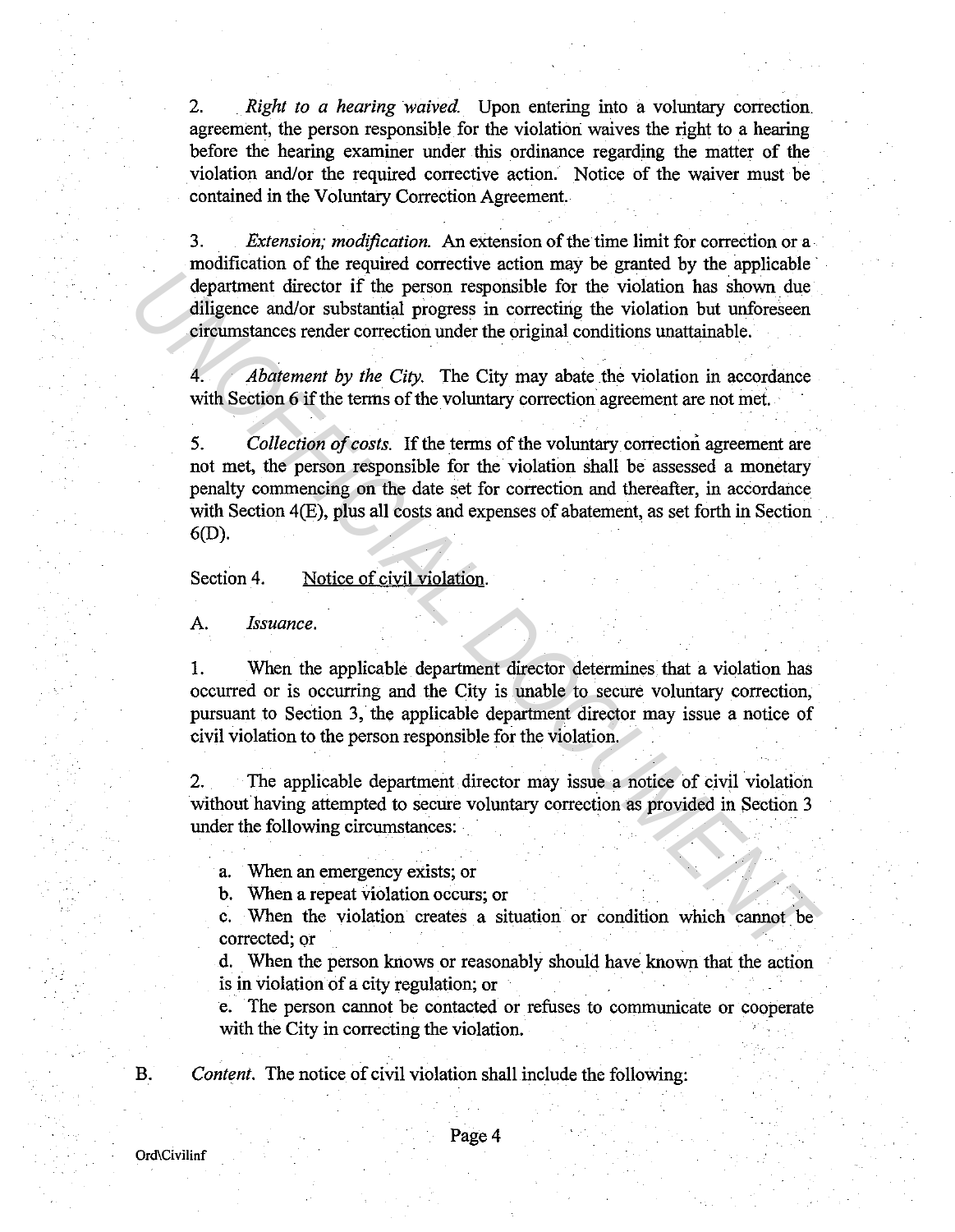1. The name and address of the person responsible for that violation; and

2. The street address or description sufficient for identification of the building, structure, premises, or land upon or within which the violation has occurred or is occurring; and

3. A description of the violation and a reference to the provision(s) of the City regulation(s) which has been violated; and

4. The required corrective action and a date and time by which the correction must be completed after which the City may abate the unlawful condition in accordance with Section 6; and

5. The date, time and location of an appeal hearing before the hearing examiner which will be at least ten (10) days but no more than forty-five (45) days from the date the notice of civil violation is issued; and

6. A statement indicating that the hearing will be canceled and no monetary penalty will be assessed if the applicable department director approves the completed, required corrective action at least forty-eight (48) hours prior to the hearing; and

7. A statement that the costs and expenses of abatement incurred by the City pursuant to Section 6(D) and a monetary penalty in an amount per day for each violation as specified in Section 4(E) may be assessed against the person to whom the notice of civil violation is directed as specified and ordered by the hearing examiner.

C. *Service of notice.* The applicable department director or designee shall serve the notice of civil violation upon the person responsible for the violation, either personally or by mailing a copy of the notice of civil violation to such person at their last known address. If the person responsible for the violation cannot be personally served within Pierce County and if an address for mailed service cannot be ascertained, notice shall be served by posting a copy of the notice of civil violation conspicuously on the affected property or structure. Proof of service shall be made by a written declaration under penalty of perjury executed by the person effecting the service, declaring the time and date of service, the manner by which the service was made, and if by posting the facts showing that due diligence was used in attempting to serve the person personally or by  $\bm{\mathsf{mail}}.$  .  $\bm{\mathsf{mail}}.$  .  $\bm{\mathsf{mail}}.$ *Lay* regulation(s) winch has been viviated, and<br> **4.** The required correction and a date and time by which the correction<br> **4.** The required corrective action of an appeal hearing before the hearing<br>
5. The date, time and

D. *Extension.* Extensions of the time specified in the notice of civil violation for correction of the violation may be granted at the discretion of the applicable department director or by order of the hearing examiner.

Page 5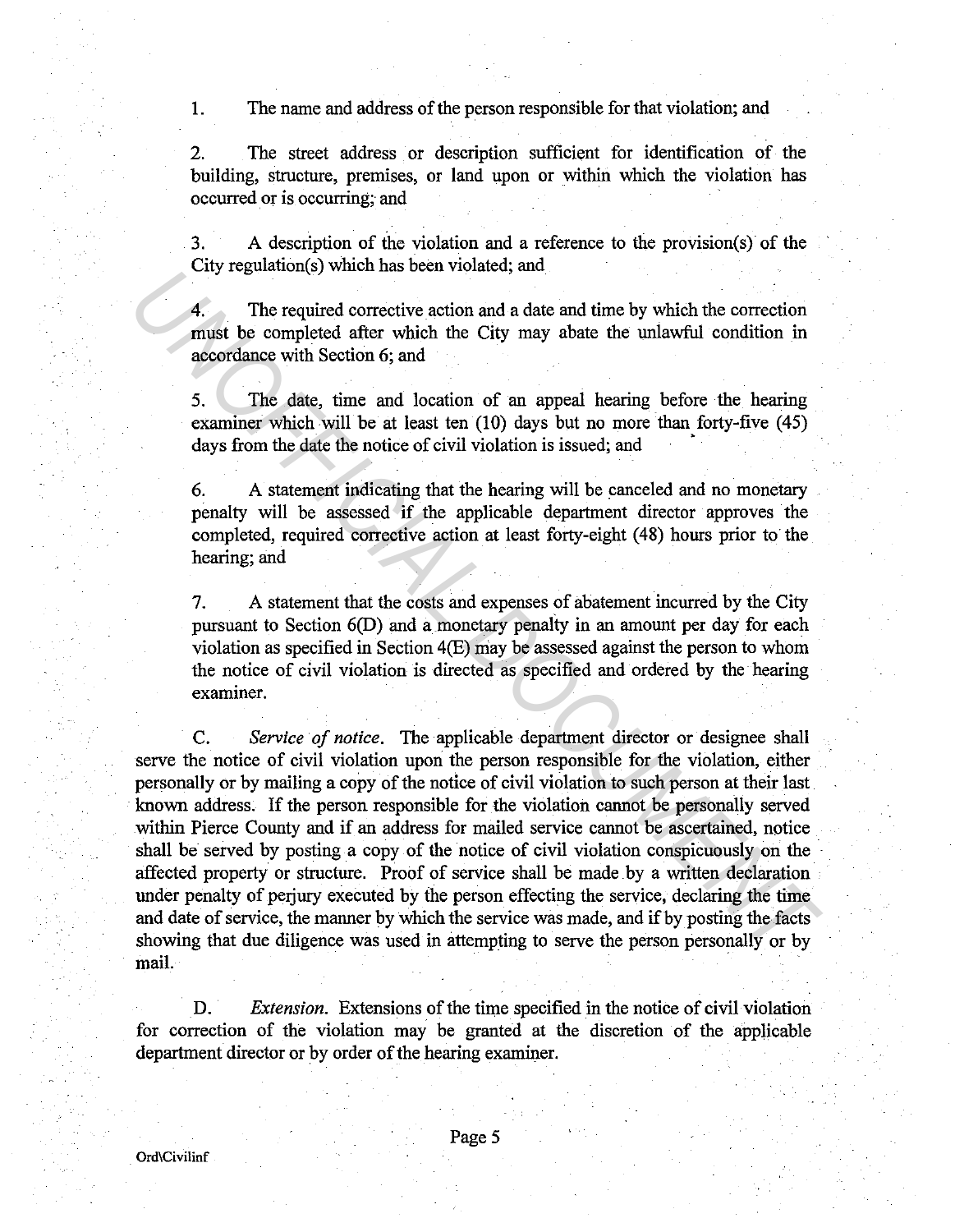E. *Monetary penalty.* The monetary penalty for each violation per day or. portion thereof shall be five hundred dollars (\$500.00).

F. *Continued duty to correct.* Payment of a monetary penalty pursuant to this ordinance does not relieve the person to whom the notice of civil violation was issued of the duty to correct the violation.

G. *Collection of monetary penalty.* 

1. The monetary penalty constitutes a personal obligation of the person to whom the notice of civil violation is directed. Any monetary penalty assessed must be paid to the City within ten (10) calendar days from the date of mailing of the hearing examiner's decision or a notice from the City that penalties are due.

2. The City Attorney is authorized to take appropriate action to collect the monetary penalty.

Section 5. • Hearing before the hearing examiner.

A. *Notice.* A person to whom a notice of civil violation is issued will be scheduled to appear before the hearing examiner not less than ten (10) calendar days but no more than forty-five (45) days after the notice of civil violation is issued. Extensions may be granted at the discretion of the applicable department director.

B. *Prior correction of violation.* The hearing will be canceled and no monetary penalty will be assessed if the applicable department director approves the completed required corrective action at least forty-eight (48) hours prior to the scheduled hearing.

C. *Procedure.* The hearing examiner shall conduct a hearing on the civil violation pursuant to the rules of procedure of the hearing examiner. The applicable department director and the person to whom the notice of civil violation was directed may participate as parties in the hearing and each party may call witnesses. The City shall have the burden of proof to demonstrate by a preponderance of the evidence that a violation has occurred and that the required corrective aetion will· correct the violation. The determination of the applicable department director as to the need for the required corrective action shall be accorded substantial weight by the hearing examiner in determining the reasonableness of the required corrective action. **1.** *Unieed only monetary penaly.*<br> **1.** *Unieed on the most penaly considered.* Any monetary penalty assessed which the notice of civil violation is directed. Any monetary penalty assessed must be paid to the City withi

D. *Decision of the hearing examiner.* 

1. The hearing examiner shall determine whether the City has established by a preponderance of the evidence that a violation has occurred and that the required correction will correct the violation and shall affirm, vacate, or modify the City's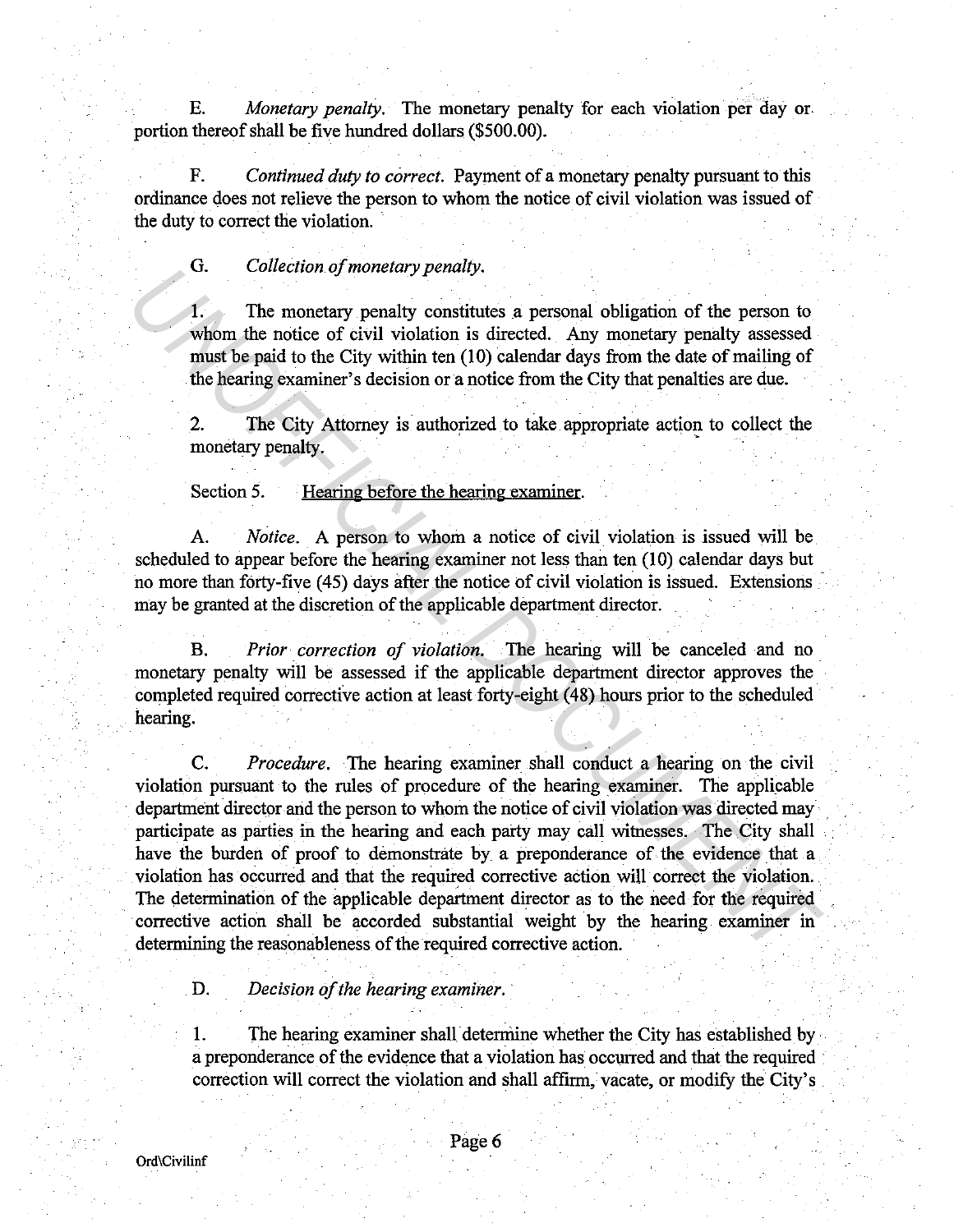decisions regarding the alleged violation and/or the required corrective action,. with or without written conditions.

2. The hearing examiner shall issue an order to the person responsible for the violation which contains the following information:

a. The decision regarding the alleged violation including findings of fact and conclusions based thereon in support of the decision;

b. The required corrective action;

c. The date and time by which the correction must be completed;

d. The monetary penalties assessed based on the criteria in Section 5(D)(3);

e. The date and time after which the City may proceed with abatement of the unlawful condition if the required correction is not completed.

3. *Assessment of monetary penalty.* Monetary penalties assessed by the hearing examiner shall be in accordance with the monetary penalty in Section 4(E). **UNIFICIAL CONSULTERATION** of the contention in support of the captured corrective action;<br> **U.** The required corrective action;<br> **C.** The date and time show which the correction must be completed;<br> **C.** The date and time

a. The hearing examiner shall have the following options in assessing monetary penalties:

(1) Assess monetary penalties beginning on the date the notice of civil violation was issued and thereafter; or

(2) Assess monetary penalties beginning on the correction date set by the applicable department director or an alternate correction date set by the hearing examiner and thereafter; or

(3) Assess less than the established monetary penalty set forth in Section 4(E) based on the criteria of Section 5(D)(3)(b).

 $(4)$  Assess no monetary penalties.

b. In determining the monetary penalty assessment, the hearing examiner shall consider the following factors:

( 1) Whether the person responded to staff attempts to contact the person and cooperated with efforts to correct the violation;

(2) Whether the person failed to appear at the hearing;

(3) Whether the violation was a repeat violation;

(4) Whether the person showed due diligence and/or substantial progress in correcting the violation;

(5) Whether a genuine code interpretation issue exists; and

( 6) Any other relevant factors.

c. The hearing examiner may double the monetary penalty schedule if the violation was a repeat violation. In determining the amount of the monetary .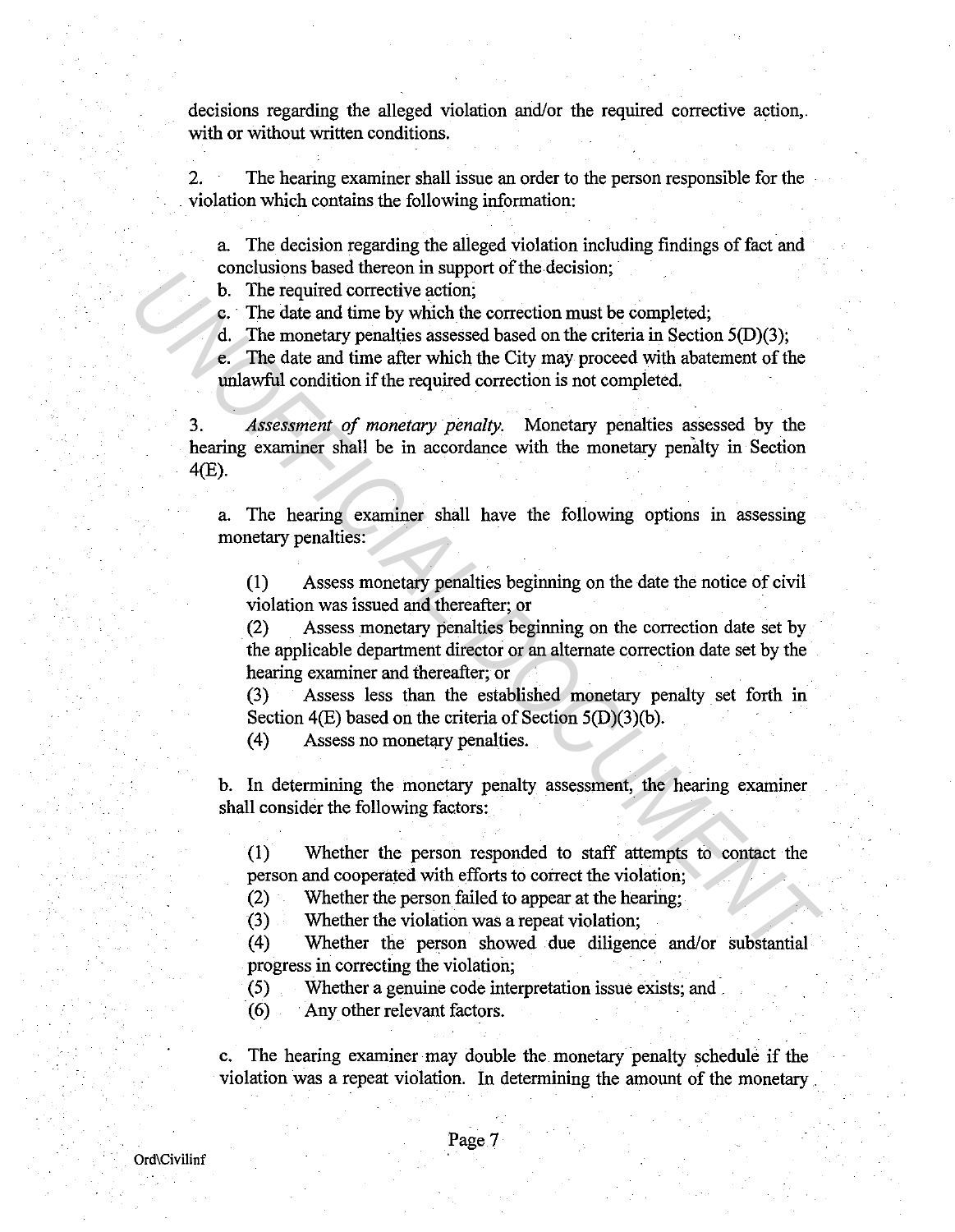penalty for repeat violations the hearing examiner shall consider the factors set. forth in Section  $5(D)(3)(b)$ .

4. *Notice of decision.* The hearing examiner shall send by certified mail return receipt requested a copy of the decision to the person to whom the notice of a civil violation was issued and to the applicable department director within ten (10) working days of the hearing.

E. *Failure to appear.* If the person to whom the notice of civil violation was issued fails to appear at the scheduled hearing, the examiner will enter an order with findings pursuant to Section 5(D)(2) and assess the appropriate monetary penalty pursuant to Section 5(D)(3). The City will enforce the hearing examiner's order and recover all related expenses, plus the cost of the hearing and any monetary penalty from that person. E. Failure to appear. If the person to whom the notice of civil violation was<br>
issued fails to appear at the scheduled teaming, the examiner will enter an order with<br>
findings pursuant to Section 5(D)(3). The City will en

F. *Appeal to Superior Court*. An appeal of the decision of the hearing examiner must be filed with Superior Court within thirty (30) calendar days from the date the hearing examiner's decision was personally served upon or was mailed to the person to whom the notice of civil violation was directed, or is thereafter barred.

Section 6. Abatement by the City.

A. The City may abate a condition which was caused by or continues to be a civil violation when:

1. The terms of voluntary correction agreement pursuant to Section 3 have not been met; or

2. A notice of civil violation has been issued pursuant to Section 4 and a hearing has been held pursuant to Section 5 and the required correction has not been completed by the date specified in the hearing examiner's order; or

3. The condition is subject to summary abatement as provided for in Section 6(B).

B. *Summary abatement.* Whenever any violation of a regulation causes a condition the continued existence of which constitutes an immediate and emergent threat to the public health, safety or welfare or to the environment, the City may summarily and without prior notice abate the condition. Notice of such abatement, including the reason for it shall be given to the person responsible for the violation as soon as reasonably possible after the abatement.

C. · *Authorized action by the City.* Using any lawful means, the City may enter upon the subject property and may remove or correct the condition which is subject -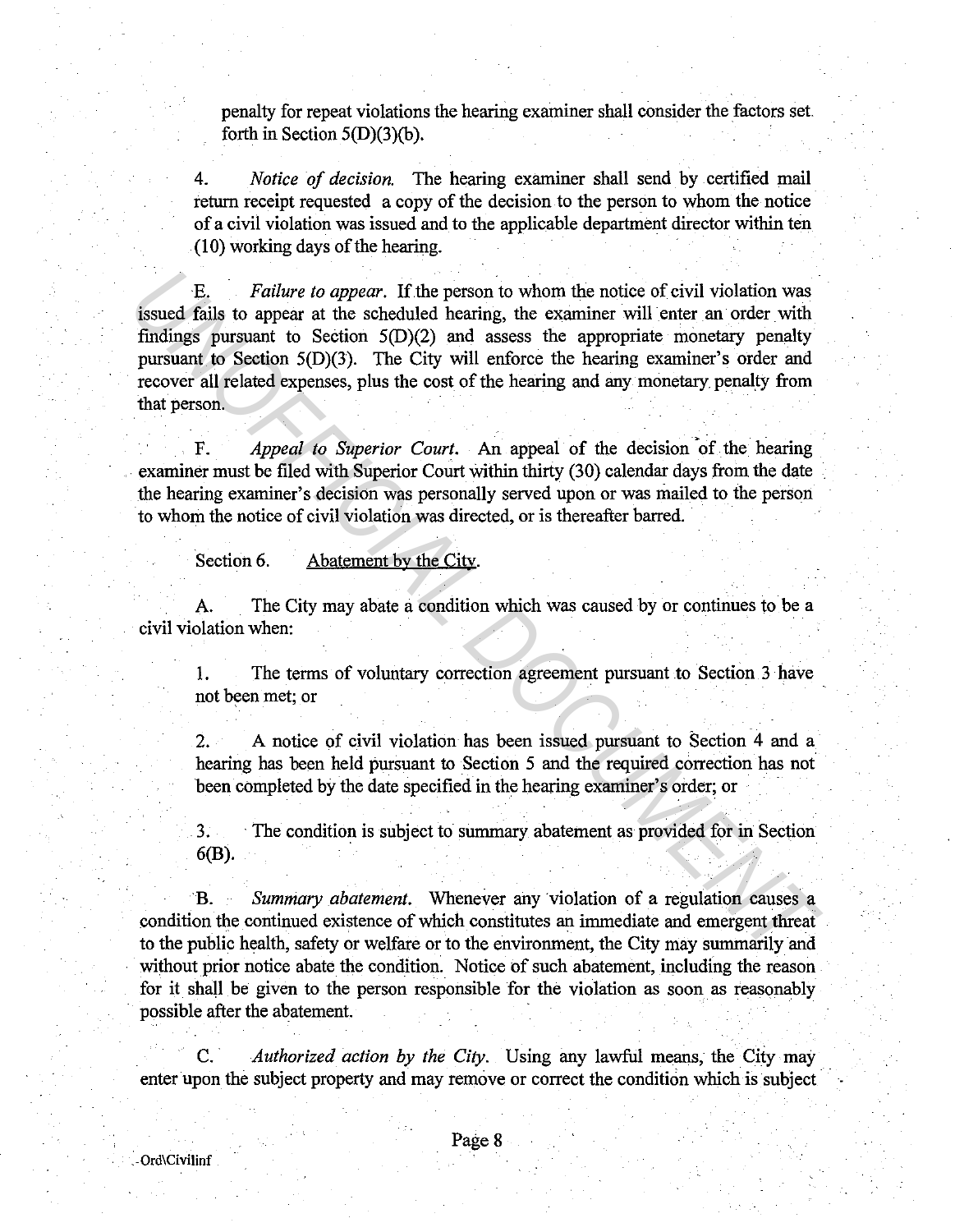to abatement. The City may seek such judicial process as it deems necessary to effect the. removal or correction of such condition.

D. *Recovery of costs and expenses.* The costs, including incidental expenses, of correcting the violation shall be billed to the person responsible for the violation and/or the owner, lessor, tenant or other person entitled to control, use and/or occupy the property and shall become due and payable to the City within ten (10) calendar days. The term "incidental expenses" includes but is not limited to personal costs, both direct and indirect, including attorney's fees; costs incurred in documenting the violation; hauling, storage and disposal expenses; and actual expenses and costs of the City in preparing notices, specifications and contracts, and in accomplishing and/or contracting and inspecting the work; and the costs of any required printing and mailing. .

## Section 7. Criminal Penalties

1. . Any person who knowingly and unlawfully obstructs, hinders, or delays a City official in the enforcement of this ordinance shall be guilty of a misdemeanor.

2. Any person who knowingly and unlawfully violates a decision and ordinance issued by the Hearing Examiner shall be guilty of a misdemeanor.

3. Any person who knowingly and unlawfully hinders, delays or obstructs. the enforcement of an agreement between the City of University Place and a person responsible for a violation shall be guilty of a misdemeanor.

Section 8. Alternative abatement procedure. Any property on which violations of this ordinance remain uncorrected after issuance of a notice of violation may, in addition to the procedures outlined above, be abated in accordance with the following additional procedures pursuant to RCW 35.21.310:

1. When requested by the applicable department director and approved by the hearing examiner, the matter of a pending violation may be submitted to the city council for consideration whenever the violation consists of debris upon property constituting a fire hazard or a menace to public health, safety or welfare. In such instance, the procedures set forth in Sections 3 through 6 shall be complied with to the extent not in conflict herein except that the decision of the hearing examiner pursuant to Section S(D) shall be in the form of a recommendation to the city council. This alternate procedure may be requested by the applicable department director at any time prior to the hearing before the hearing examiner and only if the hearing examiner makes a finding that the violation constitutes a fire hazard or a menace to public health, safety or welfare requiring removal or destruction of the debris constituting the violation. After consideration, the council may, by resolution, either accept, reject or modify the hearing examiner's recommendation From "nototanta express" includes but is not imited to personal costs, oom are<br>cet and disposal experimented in documenting the volation; hauling,<br>storage and disposal expenses; and actual expenses and costs of the City in

•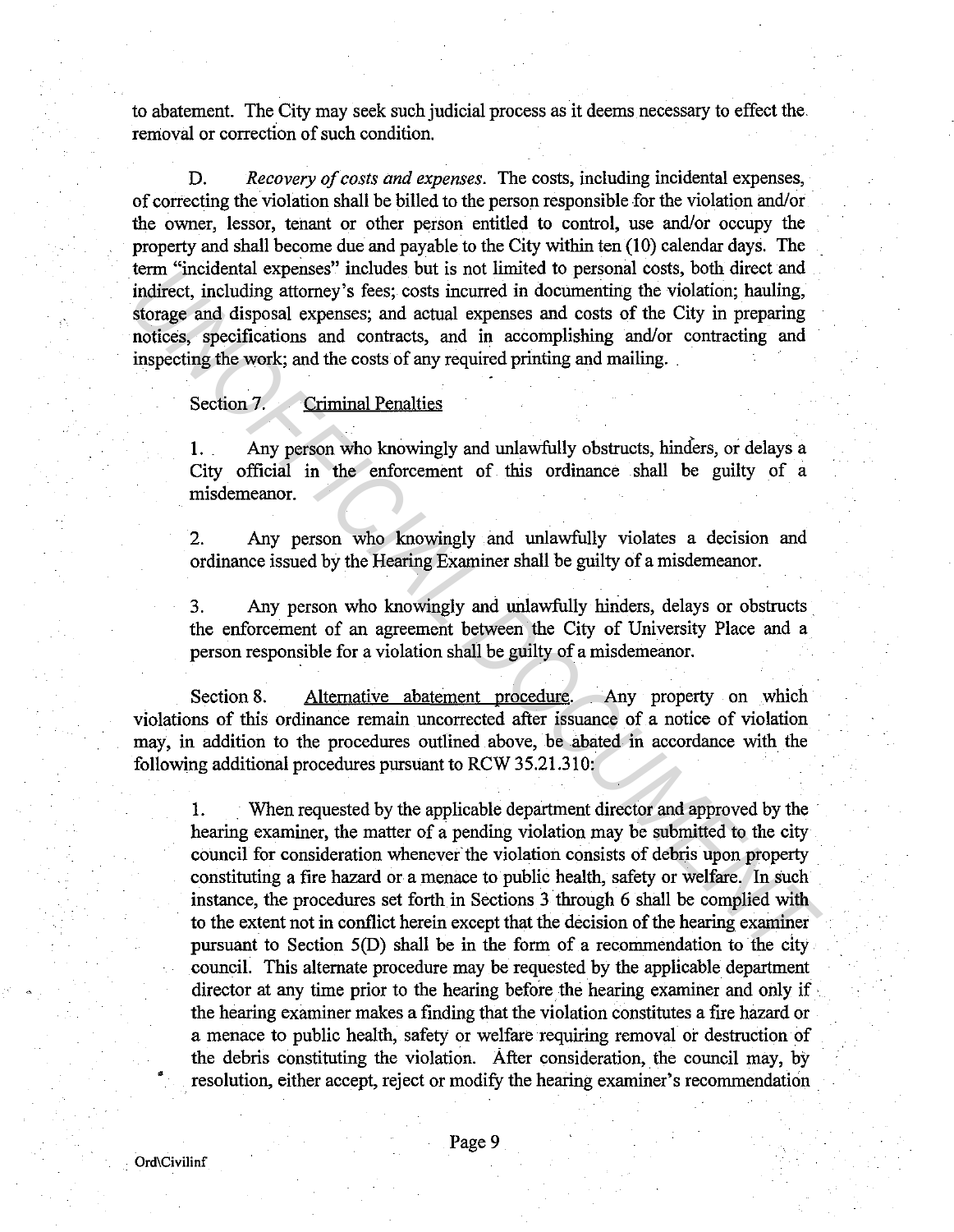and require the property owner to abate the violation by removal or destruction, at his or her cost and expense, within a time specified in the resolution.

2. The resolution shall not be passed until the property owner is give at least five (5) days' notice of the pendency of the proposed resolution. Such notice shall be served by the applicable department director pursuant to Section 4 (c) of this ordinance. The notice, either accompanied with or incorporated into the hearing examiner's recommendation, shall describe the property involved, the nature of the hazardous condition, the corrective action required, and the date of the council meeting during which the matter will be considered.

3. If the nuisance is not abated by the property owner within the time fixed in the resolution, the applicable department director may abate the same and mail a bill to the property owner covering the cost to the City of such abatement, including the applicable department director's expense. If the property owner fails or refuses to pay the bill immediately, the applicable department director shall file a lien therefor against the property, which lien shall be in the same form, filed with the same officer and within the same time and manner and enforced and foreclosed as is provided by law for liens for labor and material. The human Processor and motion to property and the date of the council<br>the hazardoos condition, the corrective action required, and the date of the council<br>meeting during which the matter will be considered.<br>
3. If the mu

Section 9. Additional enforcement procedures. The provisions of this ordinance are not exclusive, and may be used in addition to other enforcement provisions authorized by the City ordinance except as precluded by faw.

Section 10. Conflicts. In the event of a conflict between this ordinance and any other provision of the City or City ordinances providing for a civil penalty, this ordinance shall control. Provisions of the Public Safety Code, Ordinance No 49, do not apply to this ordinance.

Section 11. Meaning of terms. For the purposes of this code, whenever "civil" infraction" and "civil penalty" are used in any code, ordinance or regulation of the City, these terms shall be deemed to have the same meaning as the terms civil violation and monetary penalty, respectively, as used herein.

Section 12. Severability. If any section, sentence, clause or phrase of this. Ordinance shall be held to be invalid or unconstitutional by a court of competent jurisdiction, such invalidity or unconstitutionality shall not effect the validity or constitutionality of any other section, sentence, clause or phrase of this Ordinance.

Section 13. Publication and Effective Date. A summary of this Ordinance consisting of its title shall be published in official newspaper of the City. This ordinance shall be effective five days after its publication;